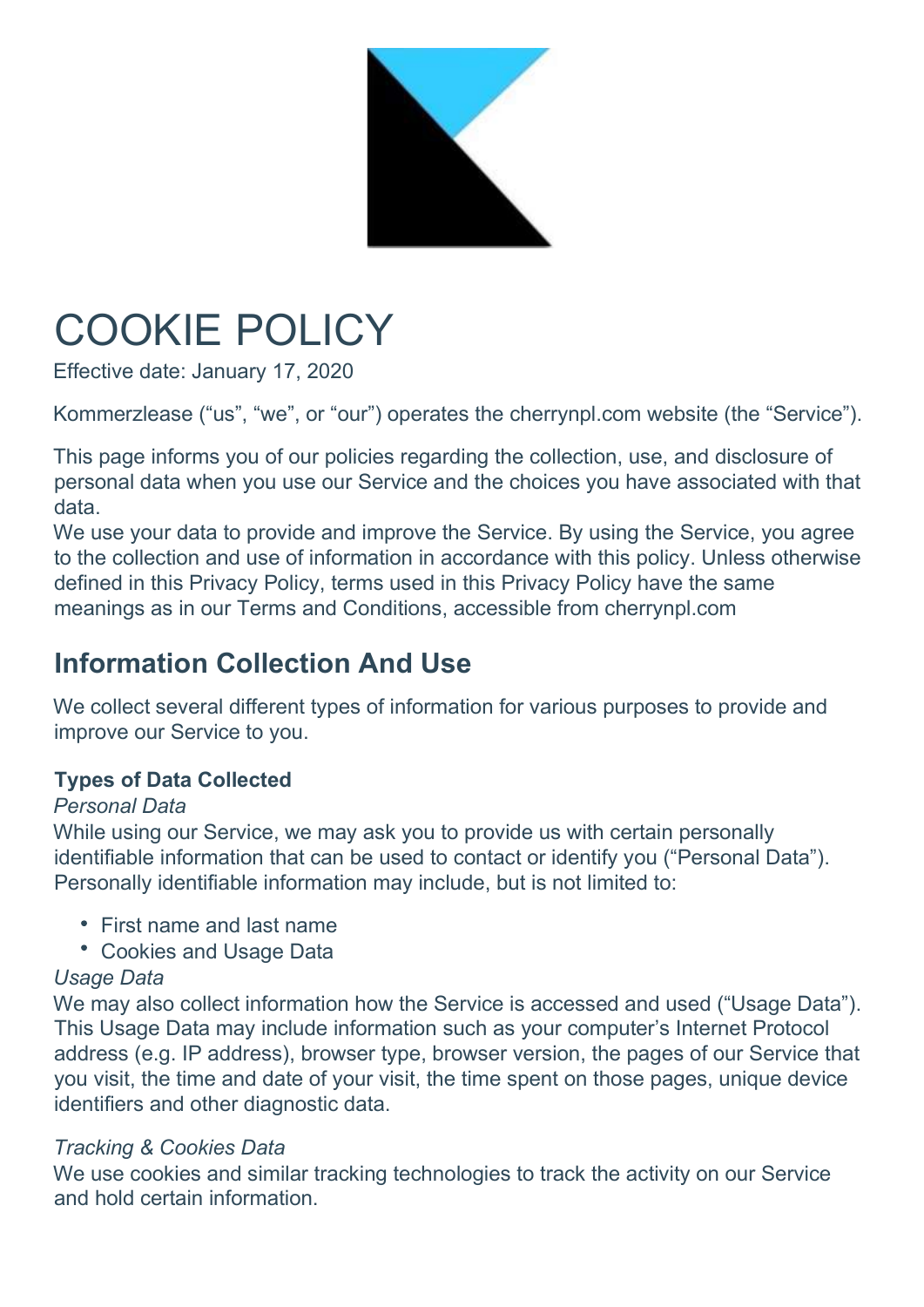Cookies are files with small amount of data which may include an anonymous unique identifier. Cookies are sent to your browser from a website and stored on your device. Tracking technologies also used are beacons, tags, and scripts to collect and track information and to improve and analyze our Service.

You can instruct your browser to refuse all cookies or to indicate when a cookie is being sent. However, if you do not accept cookies, you may not be able to use some portions of our Service.

Examples of Cookies we use:

- Session Cookies. We use Session Cookies to operate our Service.
- Preference Cookies. We use Preference Cookies to remember your preferences and various settings.
- Security Cookies. We use Security Cookies for security purposes.

#### Use of Data

Kommerzlease uses the collected data for various purposes:

- To provide and maintain the Service
- To notify you about changes to our Service
- To allow you to participate in interactive features of our Service when you choose to do so
- To provide customer care and support
- To provide analysis or valuable information so that we can improve the Service
- To monitor the usage of the Service
- To detect, prevent and address technical issues

## Transfer Of Data

Your information, including Personal Data, may be transferred to — and maintained on — computers located outside of your state, province, country or other governmental jurisdiction where the data protection laws may differ than those from your jurisdiction. If you are located outside Italy and choose to provide information to us, please note that we transfer the data, including Personal Data, to Italy and process it there.

Your consent to this Privacy Policy followed by your submission of such information represents your agreement to that transfer.

Kommerzlease will take all steps reasonably necessary to ensure that your data is treated securely and in accordance with this Privacy Policy and no transfer of your Personal Data will take place to an organization or a country unless there are adequate controls in place including the security of your data and other personal information.

## Disclosure Of Data

Legal Requirements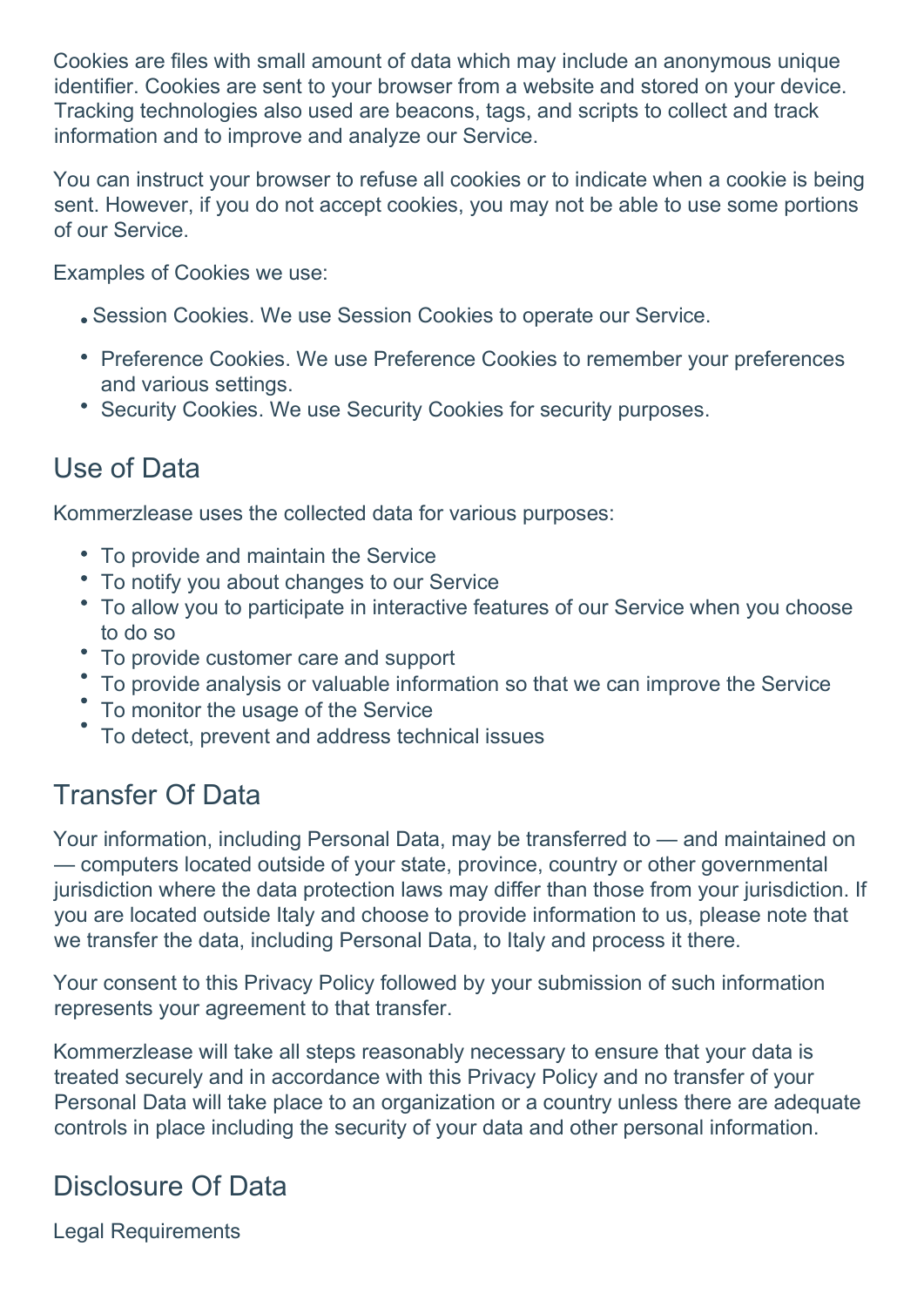Kommerzlease may disclose your Personal Data in the good faith belief that such action is necessary to:

- To comply with a legal obligation
- To protect and defend the rights or property of kommerzlease
- To prevent or investigate possible wrongdoing in connection with the Service
- To protect the personal safety of users of the Service or the public
- To protect against legal liability

## Security Of Data

The security of your data is important to us, but remember that no method of transmission over the Internet, or method of electronic storage is 100% secure. While we strive to use commercially acceptable means to protect your Personal Data, we cannot guarantee its absolute security.

#### Service Providers

We may employ third party companies and individuals to facilitate our Service ("Service Providers"), to provide the Service on our behalf, to perform Service-related services or to assist us in analyzing how our Service is used.

These third parties have access to your Personal Data only to perform these tasks on our behalf and are obligated not to disclose or use it for any other purpose.

## Links To Other Sites

Our Service may contain links to other sites that are not operated by us. If you click on a third party link, you will be directed to that third party's site. We strongly advise you to review the Privacy Policy of every site you visit.

We have no control over and assume no responsibility for the content, privacy policies or practices of any third party sites or services.

## Children's Privacy

Our Service does not address anyone under the age of 18 ("Children").

We do not knowingly collect personally identifiable information from anyone under the age of 18. If you are a parent or guardian and you are aware that your Children has provided us with Personal Data, please contact us. If we become aware that we have collected Personal Data from children without verification of parental consent, we take steps to remove that information from our servers.

# Changes To This Privacy Policy

We may update our Privacy Policy from time to time. We will notify you of any changes by posting the new Privacy Policy on this page.